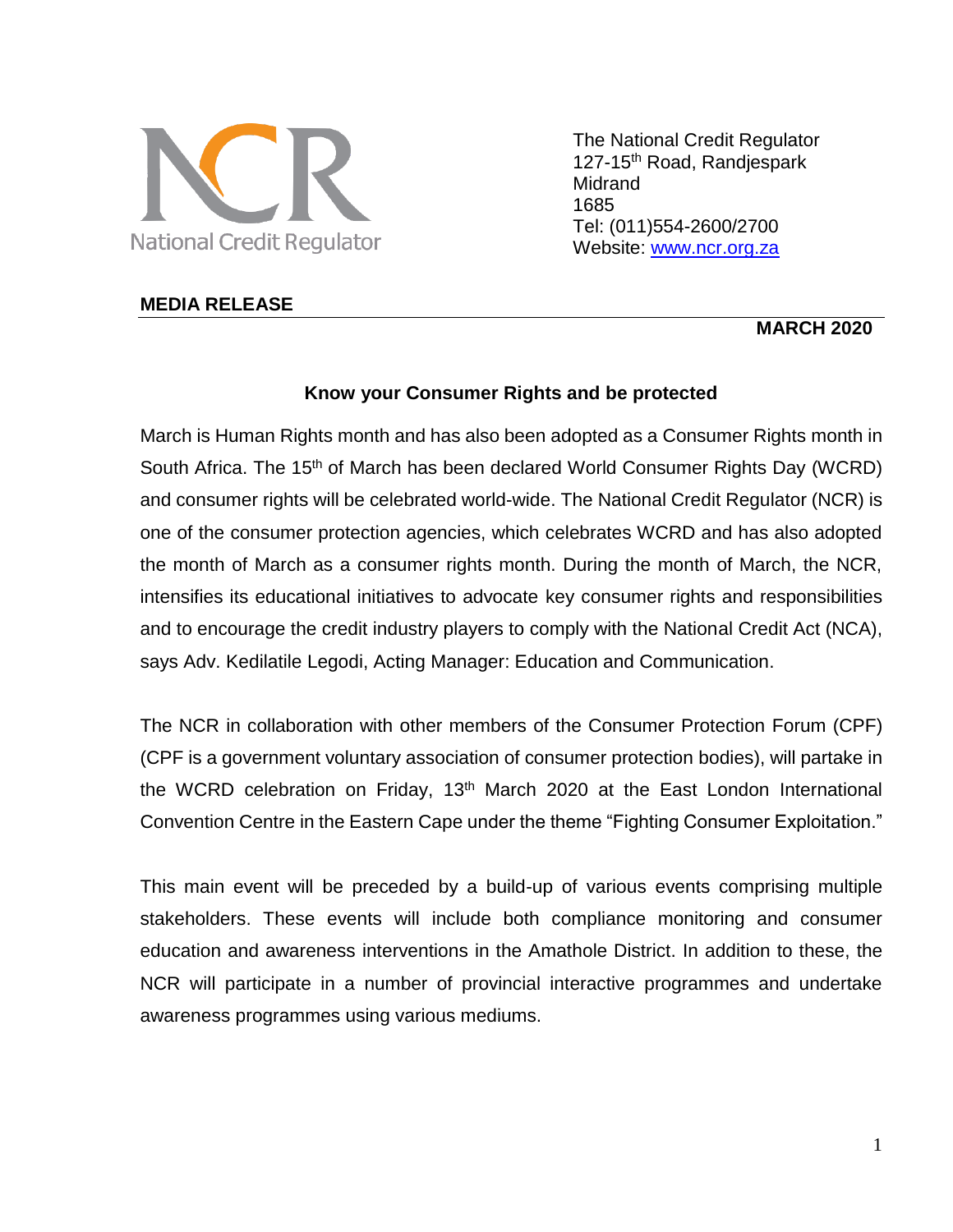This year, the NCR continues to encourage consumers to know their credit rights to make informed credit decisions and speak up when there is a need to do so. Adv. Legodi believes that consumers can only exercise their rights and responsibilities if they are aware of such.

The National Credit Act provides for key consumer rights as listed below:

- Right to apply for credit –This application must be made in good faith with truthful disclosure of all information by the consumer. If the application is declined by the credit provider, a consumer has a right to receive reasons why the credit application has been declined;
- Right to disclosure of information A credit provider must provide a consumer with a pre-agreement statement and quotation before he/she can accept and sign the credit agreement;
- Right to receive documents in official language A consumer has the right to receive any document that is required in terms of the NCA in an official language that the consumer reads or understands, to the extent that is reasonable, having regard to usage, practicality, expense, regional circumstances and the balance of the needs and preferences of the population ordinarily served by the person required to deliver that document;
- Right to receive information in plain and understandable language –A credit provider must give the consumer documents that are in plain, simple and understandable language. This means that the contents, meaning and importance of the document must be easy to understand;
- Right to confidential treatment of personal information This means that the credit provider may only use your information for the purpose for which it was given;
- Right to access and challenge information held at the credit bureau A Consumer has a right to receive one free credit report once a year from a credit bureau and to challenge any incorrect information;
- Right to get assistance when over-indebted A consumer has a right to be assisted when struggling to pay debts.